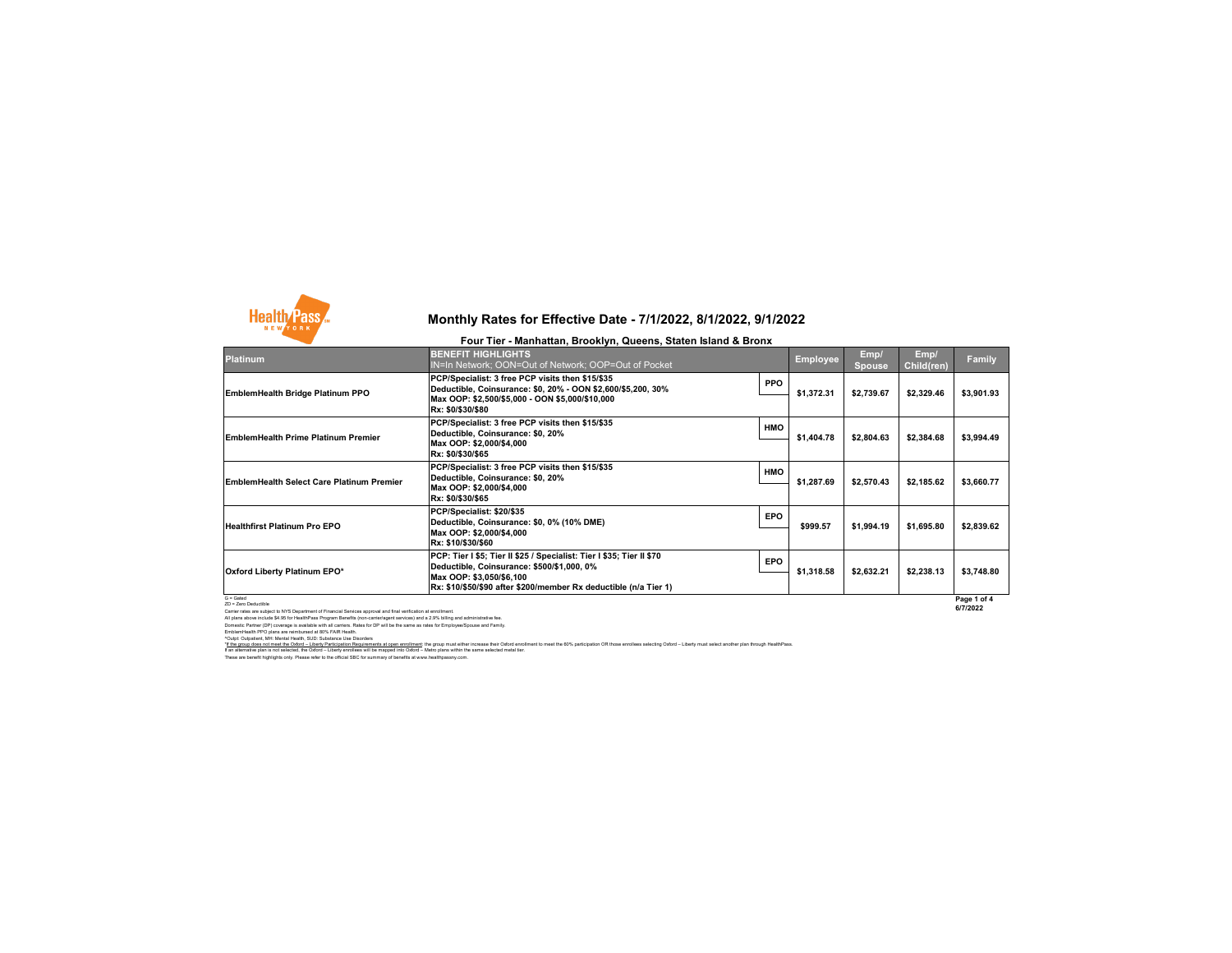

**Four Tier - Manhattan, Brooklyn, Queens, Staten Island & Bronx**

| Gold                                          | .<br>.<br>, <b>Droomyn, Quoono, Olulon lolullu &amp; Dro</b> nz<br><b>BENEFIT HIGHLIGHTS</b><br>IN=In Network; OON=Out of Network; OOP=Out of Pocket                                                                                                       |            | Employee   | Emp/<br>Spouse | Emp/<br>Child(ren) | Family                  |
|-----------------------------------------------|------------------------------------------------------------------------------------------------------------------------------------------------------------------------------------------------------------------------------------------------------------|------------|------------|----------------|--------------------|-------------------------|
| EmblemHealth Bridge Gold PPO                  | PCP/Specialist: 3 free PCP visits then \$25/\$40<br>Deductible, Coinsurance: \$1,300/\$2,600, 30% - OON \$3,500/\$7,000, 40%<br>Max OOP: \$5,500/\$11,000 - OON \$7,500/\$15,000<br>Rx: \$0/\$35/\$100                                                     | PPO        | \$1,110.59 | \$2,216.23     | \$1,884.53         | \$3,156.03              |
| <b>EmblemHealth Prime Gold Premier</b>        | PCP/Specialist: 3 free PCP visits then \$25/\$40<br>Deductible, Coinsurance: \$450/\$900, 30%<br>Max OOP: \$6,000/\$12,000<br>Rx: \$0/\$40/\$80                                                                                                            | HMO        | \$1,137.56 | \$2,270.19     | \$1,930.39         | \$3,232.91              |
| <b>EmblemHealth Prime Gold Value</b>          | PCP/Specialist: 3 free PCP visits then \$25/\$40<br>Deductible, Coinsurance: \$2,500/\$5,000, 30%<br>Max OOP: \$7,000/\$14,000<br>Rx: \$0/\$40 after Deductible/\$80 after Deductible                                                                      | HMO        | \$1,046.94 | \$2,088.92     | \$1,776.32         | \$2,974.60              |
| EmblemHealth Bridge Gold Virtual              | PCP/Specialist: Virtual \$0/n/a, Office \$40/60<br>Deductible, Coinsurance: Virtual \$0/n/a, Office \$500/\$1,000,30%<br>Max OOP: Virtual & Office \$7,800/\$15,600<br>Rx: Virtual \$0/\$40/\$80, Office \$0/\$40 after Deductible/\$80 after Deductible   | <b>EPO</b> | \$1,056.49 | \$2,108.03     | \$1,792.57         | \$3,001.82              |
| EmblemHealth Select Care Gold Premier         | PCP/Specialist: 3 free PCP visits then \$25/\$40<br>Deductible, Coinsurance: \$450/\$900, 30%<br>Max OOP: \$6,000/\$12,000<br>Rx: \$0/\$40/\$80                                                                                                            | HMO        | \$1,049.21 | \$2,093.45     | \$1,780.18         | \$2,981.06              |
| EmblemHealth Select Care Gold Value           | PCP/Specialist: 3 free PCP visits then \$25/\$40<br>Deductible, Coinsurance: \$2,500/\$5,000, 30%<br>Max OOP: \$7,000/\$14,000<br>Rx: \$0/\$40 after Deductible/\$80 after Deductible                                                                      | <b>HMO</b> | \$991.46   | \$1,977.99     | \$1,682.02         | \$2,816.52              |
| EmblemHealth Millennium Gold Virtual          | PCP/Specialist: Virtual \$0/n/a, Office \$40/60<br>Deductible, Coinsurance: Virtual \$0/n/a, Office \$1,700/\$3,400,30%<br>Max OOP: Virtual & Office \$8,200/\$16,400<br>Rx: Virtual \$0/\$40/\$80, Office \$0/\$40 after Deductible/\$80 after Deductible | EPO        | \$919.02   | \$1,833.09     | \$1,558.88         | \$2,610.07              |
| Healthfirst Gold Pro EPO Renewal Only         | PCP/Specialist: \$25/\$40<br>Deductible, Coinsurance: \$0, 0% (15% DME)<br>Max OOP: \$5,275/\$10,550<br>Rx: \$10/\$50/\$85                                                                                                                                 | EPO        | \$851.32   | \$1,697.70     | \$1,443.78         | \$2,417.11              |
| Healthfirst Gold 25/50/0 Pro EPO Renewal Only | PCP/Specialist: \$25/\$50<br>Deductible, Coinsurance: \$0, 0% (15% DME)<br>Max OOP: \$7,000/\$14,000<br>Rx: \$10/\$50/\$85                                                                                                                                 | EPO        | \$817.46   | \$1,629.97     | \$1,386.22         | \$2,320.60              |
| Healthfirst Gold 1350 Pro EPO Renewal Only    | PCP/Specialist: \$25/\$70<br>Deductible, Coinsurance: \$1,350/\$2,700, 20%<br>Max OOP: \$8,150/\$16,300<br>Rx: \$20/\$60/\$110                                                                                                                             | EPO        | \$798.68   | \$1,592.41     | \$1,354.29         | \$2,267.08              |
| Healthfirst Gold 1350 Pro Plus EPO            | PCP/Specialist: \$25/\$70<br>Deductible, Coinsurance: \$1,350/\$2,700, 20%<br>Max OOP: \$8,150/\$16,300<br>Rx: \$20/\$60/\$110                                                                                                                             | EPO        | \$826.44   | \$1,647.93     | \$1,401.49         | \$2,346.20              |
| Oxford Metro Gold EPO 25/40 G                 | PCP/Specialist: \$25/\$40<br>Deductible, Coinsurance: \$1,250/\$2,500, 20%<br>Max OOP: \$6,000/\$12,000<br>Rx: \$10/\$65/\$95 after \$150/member Rx deductible (n/a Tier 1)                                                                                | EPO        | \$976.23   | \$1,947.52     | \$1,656.13         | \$2,773.10              |
| Oxford Metro Gold EPO 25/40                   | PCP/Specialist: \$25/\$40<br>Deductible, Coinsurance: \$1,250/\$2,500, 20%<br>Max OOP: \$6,000/\$12,000<br>Rx: \$10/\$65/\$95 after \$150/member Rx deductible (n/a Tier 1)                                                                                | EPO        | \$1,011.20 | \$2,017.45     | \$1,715.57         | \$2,872.76              |
| Oxford Liberty Gold EPO 30/60*                | PCP/Specialist: \$30/\$60<br>Deductible, Coinsurance: \$2,000/\$4,000, 30%<br>Max OOP: \$8,400/\$16,800<br>Rx: \$10/\$50/\$90 after \$200/member Rx deductible (n/a Tier 1)                                                                                | EPO        | \$1,074.45 | \$2,143.95     | \$1,823.10         | \$3,053.03              |
| Oxford Liberty Gold EPO 30/60 G*              | PCP/Specialist: \$30/\$60<br>Deductible, Coinsurance: \$1,250/\$2,500, 0%<br>Max OOP: \$6,400/\$12,800<br>Rx: \$10/\$50/\$90 after \$200/member Rx deductible (n/a Tier 1)                                                                                 | EPO        | \$1,115.09 | \$2,225.22     | \$1,892.19         | \$3,168.84              |
| Oxford Liberty Gold EPO 25/50 ZD*             | PCP/Specialist: \$25/\$50<br>Deductible, Coinsurance: \$0, 0%<br>Max OOP: \$6,000/\$12,000<br>Rx: \$10/\$50/\$90 after \$200/member Rx deductible (n/a Tier 1)                                                                                             | EPO        | \$1,218.08 | \$2,431.21     | \$2,067.27         | \$3,462.37              |
| Oxford Liberty Gold HSA 1500 Motion*          | PCP/Specialist: Deductible then 10% coins<br>Deductible, Coinsurance: \$1,500/\$3,000, 10%<br>Max OOP: \$5,500/\$11,000<br>Rx: Deductible then \$10/\$50/\$90                                                                                              | EPO        | \$1,087.67 | \$2,170.40     | \$1,845.58         | \$3,090.72              |
| G = Gated<br>ZD = Zero Deductible             |                                                                                                                                                                                                                                                            |            |            |                |                    | Page 2 of 4<br>6/7/2022 |

Carler rates are subject to WS Department of Francial Services approval and frast wetfication at envoltinent.<br>All plane above include \$4.95 for HealthPass Program Benefits (non-carrieringerit aerioces) and a 2.9% tailing a

"If the group does not meet the Odord – Liberty Participation Requirements at open enrollment the group must ether increase their of order on the fol% participation OR those enrollees selecting Odord – Liberty must select

These are benefit highlights only. Please refer to the official SBC for summary of benefits at www.healthpassny.com.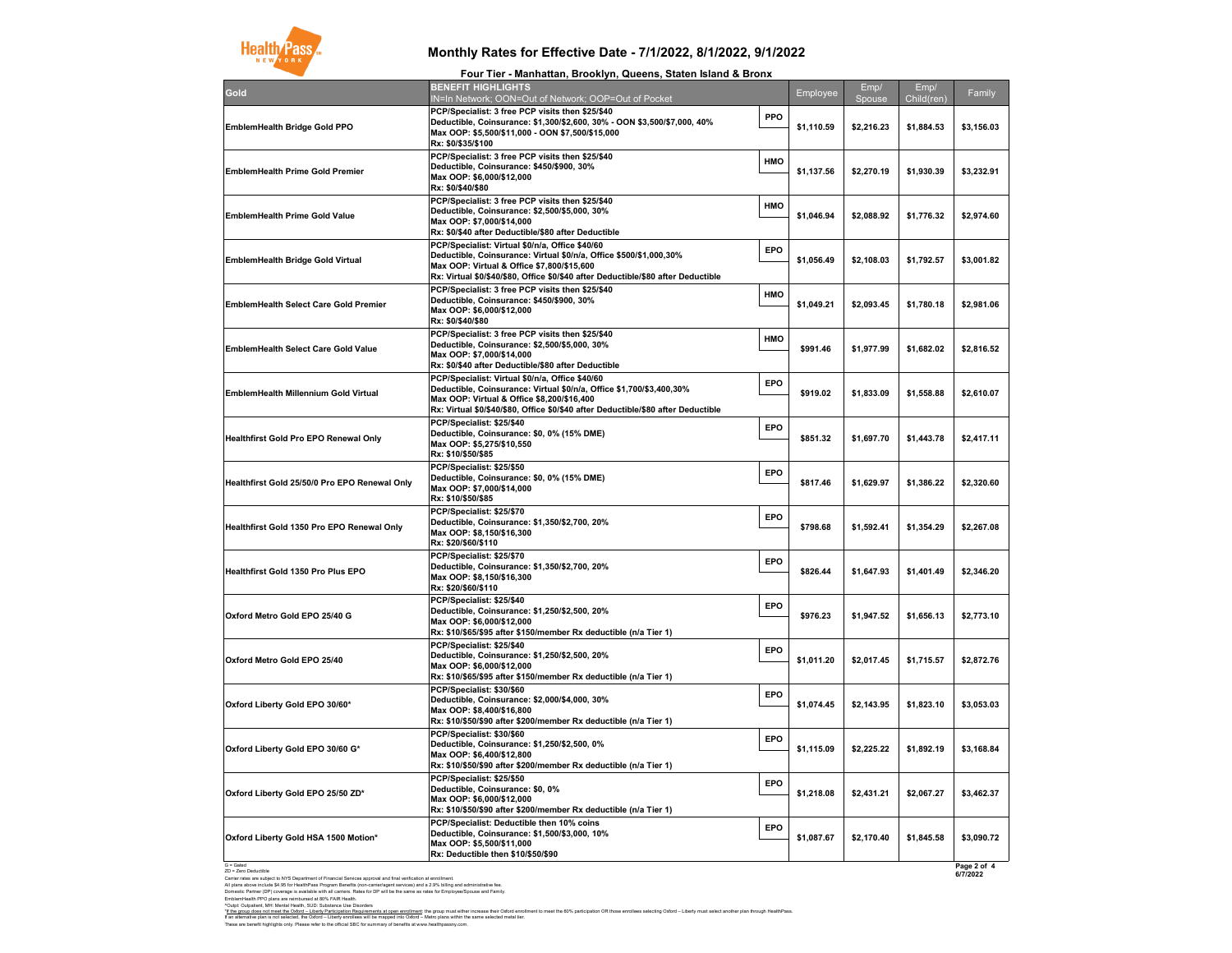

| Four Tier - Manhattan, Brooklyn, Queens, Staten Island & Bronx |                                                                                                                                                                                     |     |                 |                |                    |            |  |
|----------------------------------------------------------------|-------------------------------------------------------------------------------------------------------------------------------------------------------------------------------------|-----|-----------------|----------------|--------------------|------------|--|
| <b>Silver</b>                                                  | <b>BENEFIT HIGHLIGHTS</b><br>IN=In Network: OON=Out of Network: OOP=Out of Pocket                                                                                                   |     | <b>Employee</b> | Emp/<br>Spouse | Emp/<br>Child(ren) | Family     |  |
| EmblemHealth Prime Silver Premier                              | PCP/Specialist: 3 free PCP visits then \$35/\$65<br>Deductible, Coinsurance: \$3,800/\$7,600, 40%<br>Max OOP: \$8,000/\$16,000<br>Rx: \$0/\$40/\$80                                 | HMO | \$974.74        | \$1,944.53     | \$1,653.59         | \$2,768.85 |  |
| EmblemHealth Select Care Silver Premier                        | PCP/Specialist: 3 free PCP visits then \$35/\$65<br>Deductible, Coinsurance: \$3,800/\$7,600, 40%<br>Max OOP: \$8,000/\$16,000<br>Rx: \$0/\$40/\$80                                 | HMO | \$898.90        | \$1,792.86     | \$1,524.67         | \$2,552.72 |  |
| EmblemHealth Select Care Silver Value                          | PCP/Specialist: 3 free PCP visits then \$10/\$55<br>Deductible, Coinsurance: \$7,000/\$14,000, 0%<br>Max OOP: \$7,000/\$14,000<br>Rx: \$0/\$0 after Deductible/\$0 after Deductible | HMO | \$869.38        | \$1,733.83     | \$1,474.50         | \$2,468.61 |  |
| EmblemHealth Millennium Silver Value G                         | PCP/Specialist: 3 free PCP visits then \$10/\$55<br>Deductible, Coinsurance: \$7,000/\$14,000, 0%<br>Max OOP: \$7,000/\$14,000<br>Rx: \$0/\$0 after Deductible/\$0 after Deductible | HMO | \$819.60        | \$1,634.24     | \$1,389.85         | \$2.326.68 |  |
| EmblemHealth Prime Silver HSA                                  | PCP/Specialist: Deductible then \$30/\$50 copay<br>Deductible, Coinsurance: \$3,000/\$6,000, 40%<br>Max OOP: \$6,800/\$13,600<br>Rx: Deductible then \$15/\$45/\$80                 | HMO | \$920.93        | \$1,836.92     | \$1,562.13         | \$2,615.51 |  |
| Healthfirst Silver Pro EPO                                     | PCP/Specialist: \$35/\$70<br>Deductible, Coinsurance: \$4,300/\$8,600, 40%<br>Max OOP: \$8,150/\$16,300<br>Rx: \$20/\$60/\$110                                                      | EPO | \$732.20        | \$1.459.44     | \$1,241.27         | \$2,077.60 |  |
| Healthfirst Silver 40/75/4700 Pro EPO                          | PCP/Specialist: \$40/\$75<br>Deductible, Coinsurance: \$4,700/\$9,400, 45%<br>Max OOP: \$7,900/\$15,800<br>Rx: \$20/\$60/\$110                                                      | EPO | \$712.57        | \$1,420.20     | \$1,207.91         | \$2,021.68 |  |
| Oxford Metro Silver EPO 30/80 G                                | PCP/Specialist: \$30/\$80<br>Deductible, Coinsurance: \$3,500/\$7,000, 30%<br>Max OOP: \$8,700/\$17,400<br>Rx: \$10/\$65/\$95 after \$150/member Rx deductible (n/a Tier 1)         | EPO | \$812.25        | \$1,619.55     | \$1,377.37         | \$2,305.76 |  |
| Oxford Metro Silver EPO 50/100 ZD                              | PCP/Specialist: \$50/\$100<br>Deductible, Coinsurance: \$0, 0%<br>Max OOP: \$8,700/\$17,400<br>Rx: \$10/\$65/\$95 after \$150/member Rx deductible (n/a Tier 1)                     | EPO | \$944.08        | \$1,883.20     | \$1,601.46         | \$2,681.46 |  |
| Oxford Liberty Silver EPO 25/50 G*                             | PCP/Specialist: \$25/\$50<br>Deductible, Coinsurance: \$4,500/\$9,000, 50%<br>Max OOP: \$8,700/\$17,400<br>Rx: \$10/\$50/\$90 after \$200/member Rx deductible (n/a Tier 1)         | EPO | \$919.83        | \$1,834.72     | \$1,560.25         | \$2,612.37 |  |
| Oxford Liberty Silver EPO 40/70*                               | PCP/Specialist: \$40/\$70<br>Deductible, Coinsurance: \$3,000/\$6,000, 35%<br>Max OOP: \$8,700/\$17,400<br>Rx: \$10/\$50/\$90 after \$200/member Rx deductible (n/a Tier 1)         | EPO | \$957.26        | \$1,909.57     | \$1,623.88         | \$2,719.03 |  |
| Oxford Liberty Silver EPO 50/100 ZD*                           | PCP/Specialist: \$50/\$100<br>Deductible, Coinsurance: \$0, 0%<br>Max OOP: \$8,700/\$17,400<br>Rx: \$10/\$65/\$95 after \$150/member Rx deductible (n/a Tier 1)                     | EPO | \$1,067.11      | \$2,129.28     | \$1,810.63         | \$3,032.12 |  |
| Oxford Liberty Silver HSA 4000 Motion*                         | PCP/Specialist: Deductible then 20% coins<br>Deductible, Coinsurance: \$4,000/\$8,000, 20%<br>Max OOP: \$7,050/\$14,100<br>Rx: Deductible then \$10/\$50/\$90                       | EPO | \$899.58        | \$1,794.22     | \$1,525.82         | \$2,554.66 |  |

G = Gated<br>Carler rates are subject to NYS Department of Financial Services approval and final verification at enrolment.<br>All plans above include \$4.95 for HealthPass Program Benefits (non-carrieringent services) and a 2.9%

rOugheri, Mr. Merial Helli, SUD, Substract Me Blooders<br>I an allematic planned in the Substract Meridian International the group mut the forestander of Outdoor Meridian OR 60% participation OR floor enrollers selecting Oxfo

These are benefit highlights only. Please refer to the official SBC for summary of benefits at www.healthpassny.com.

**Page 3 of 4 6/7/2022**